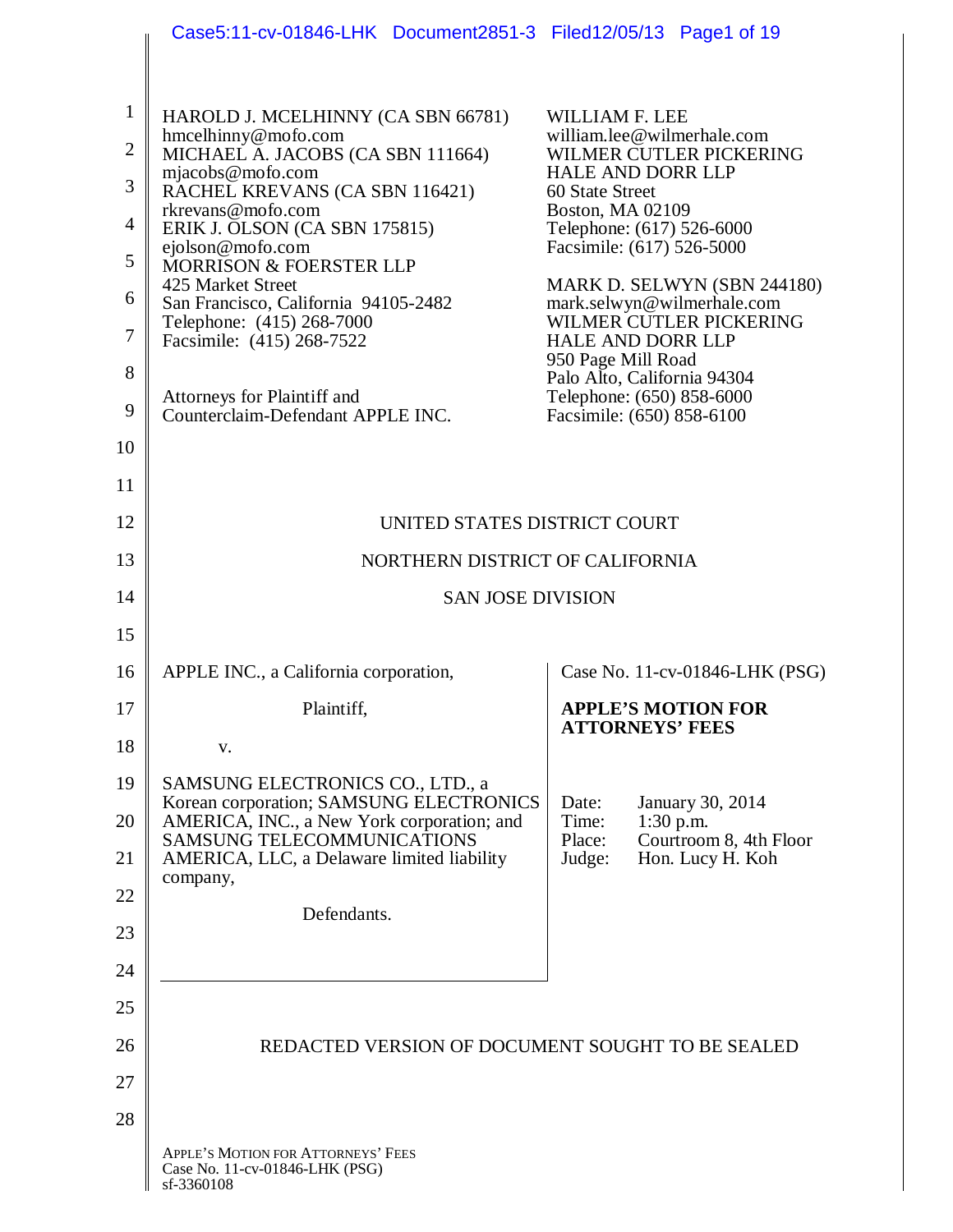|                | Caseb:II-CV-01846-LHK Document2851-3 File012/05/13 Page2 01 19                                      |  |  |  |  |  |
|----------------|-----------------------------------------------------------------------------------------------------|--|--|--|--|--|
| $\mathbf{1}$   | <b>NOTICE OF MOTION AND MOTION</b>                                                                  |  |  |  |  |  |
| $\overline{2}$ | TO ALL PARTIES AND THEIR ATTORNEYS OF RECORD:                                                       |  |  |  |  |  |
| 3              |                                                                                                     |  |  |  |  |  |
| 4              | PLEASE TAKE NOTICE that on January 30, 2014, at 1:30 p.m., or as soon thereafter as                 |  |  |  |  |  |
| 5              | counsel may be heard before the Honorable Lucy Koh in Courtroom 8 of the above-entitled             |  |  |  |  |  |
|                | Court, located at 280 South 1st Street, San Jose, California, Plaintiff Apple will move, and hereby |  |  |  |  |  |
| 6              | does move, for an award of \$15,736,992 in attorneys' fees against Samsung Electronics Co., Ltd.,   |  |  |  |  |  |
| $\tau$         | Samsung Electronics America, Inc., and Samsung Telecommunications America, Inc.                     |  |  |  |  |  |
| 8              | This motion is based on this notice of motion and supporting memorandum of points and               |  |  |  |  |  |
| 9              | authorities; supporting declarations filed herewith and exhibits attached thereto; and such other   |  |  |  |  |  |
| 10             | written or oral argument as may be presented at or before the time this motion is taken under       |  |  |  |  |  |
| 11             | submission by the Court. The parties' counsel met and conferred regarding Apple's request, as       |  |  |  |  |  |
| 12             | set out in the accompanying Declaration of Nathan Sabri, but Samsung has not stipulated to          |  |  |  |  |  |
| 13             | Apple's request.                                                                                    |  |  |  |  |  |
| 14             |                                                                                                     |  |  |  |  |  |
| 15             | Dated: December 5, 2013<br><b>MORRISON &amp; FOERSTER LLP</b>                                       |  |  |  |  |  |
| 16             |                                                                                                     |  |  |  |  |  |
| 17             | /s/ Rachel Krevans<br>By:<br>RACHEL KREVANS                                                         |  |  |  |  |  |
| 18             | <b>Attorneys for Plaintiff</b>                                                                      |  |  |  |  |  |
| 19             | APPLE INC.                                                                                          |  |  |  |  |  |
| 20             |                                                                                                     |  |  |  |  |  |
| 21             |                                                                                                     |  |  |  |  |  |
| 22             |                                                                                                     |  |  |  |  |  |
| 23             |                                                                                                     |  |  |  |  |  |
| 24             |                                                                                                     |  |  |  |  |  |
| 25             |                                                                                                     |  |  |  |  |  |
| 26             |                                                                                                     |  |  |  |  |  |
| 27             |                                                                                                     |  |  |  |  |  |
| 28             |                                                                                                     |  |  |  |  |  |
|                | APPLE'S MOTION FOR ATTORNEYS' FEES<br>$\mathbf{i}$<br>Case No. 11-cv-01846-LHK (PSG)<br>sf-3360108  |  |  |  |  |  |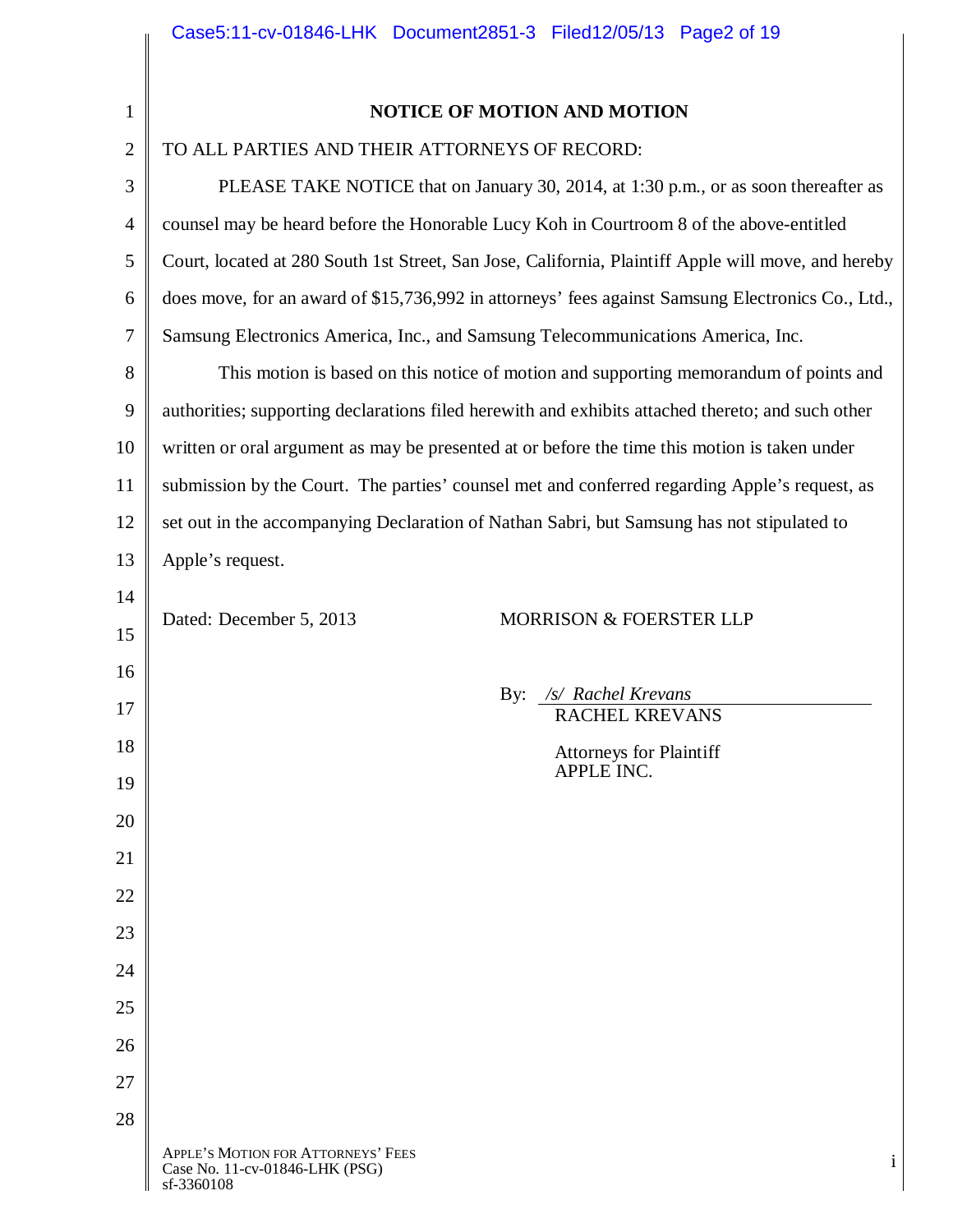|            |                 |    |                                                                      | <b>TABLE OF CONTENTS</b>                                                                                                                                                         |      |  |
|------------|-----------------|----|----------------------------------------------------------------------|----------------------------------------------------------------------------------------------------------------------------------------------------------------------------------|------|--|
|            |                 |    |                                                                      |                                                                                                                                                                                  | Page |  |
|            |                 |    |                                                                      |                                                                                                                                                                                  |      |  |
|            |                 |    |                                                                      |                                                                                                                                                                                  |      |  |
|            |                 |    |                                                                      |                                                                                                                                                                                  |      |  |
| Ι.         |                 |    |                                                                      |                                                                                                                                                                                  |      |  |
| II.        |                 |    | THE COURT SHOULD AWARD APPLE THE FEES ATTRIBUTABLE                   |                                                                                                                                                                                  |      |  |
|            | A.              |    |                                                                      |                                                                                                                                                                                  |      |  |
|            | <b>B.</b>       |    |                                                                      |                                                                                                                                                                                  |      |  |
|            |                 | 1. |                                                                      |                                                                                                                                                                                  |      |  |
|            |                 | 2. |                                                                      | The record establishes that Samsung engaged in a willful,<br>deliberate, and calculated effort to gain market share by<br>copying the iPhone, including the iPhone trade dress 3 |      |  |
|            | $\mathcal{C}$ . |    |                                                                      |                                                                                                                                                                                  |      |  |
|            |                 | 1. |                                                                      |                                                                                                                                                                                  |      |  |
|            |                 | 2. |                                                                      |                                                                                                                                                                                  |      |  |
|            |                 |    | a.                                                                   | Apple incurred over \$60 million in fees for<br>prosecuting its claims through the two trials, after                                                                             |      |  |
|            |                 |    | $\mathbf b$ .                                                        | Apple seeks only one-third of the fees billed through<br>March 1, 2013, for time keepers who billed more<br>than \$100,000 for work on Apple's claims against                    |      |  |
|            |                 |    |                                                                      |                                                                                                                                                                                  |      |  |
| III.       |                 |    |                                                                      |                                                                                                                                                                                  |      |  |
|            |                 |    |                                                                      |                                                                                                                                                                                  |      |  |
|            |                 |    |                                                                      |                                                                                                                                                                                  |      |  |
|            |                 |    |                                                                      |                                                                                                                                                                                  |      |  |
|            |                 |    |                                                                      |                                                                                                                                                                                  |      |  |
|            |                 |    |                                                                      |                                                                                                                                                                                  |      |  |
|            |                 |    |                                                                      |                                                                                                                                                                                  |      |  |
| sf-3360108 |                 |    | APPLE'S MOTION FOR ATTORNEYS' FEES<br>Case No. 11-cv-01846-LHK (PSG) |                                                                                                                                                                                  | ii   |  |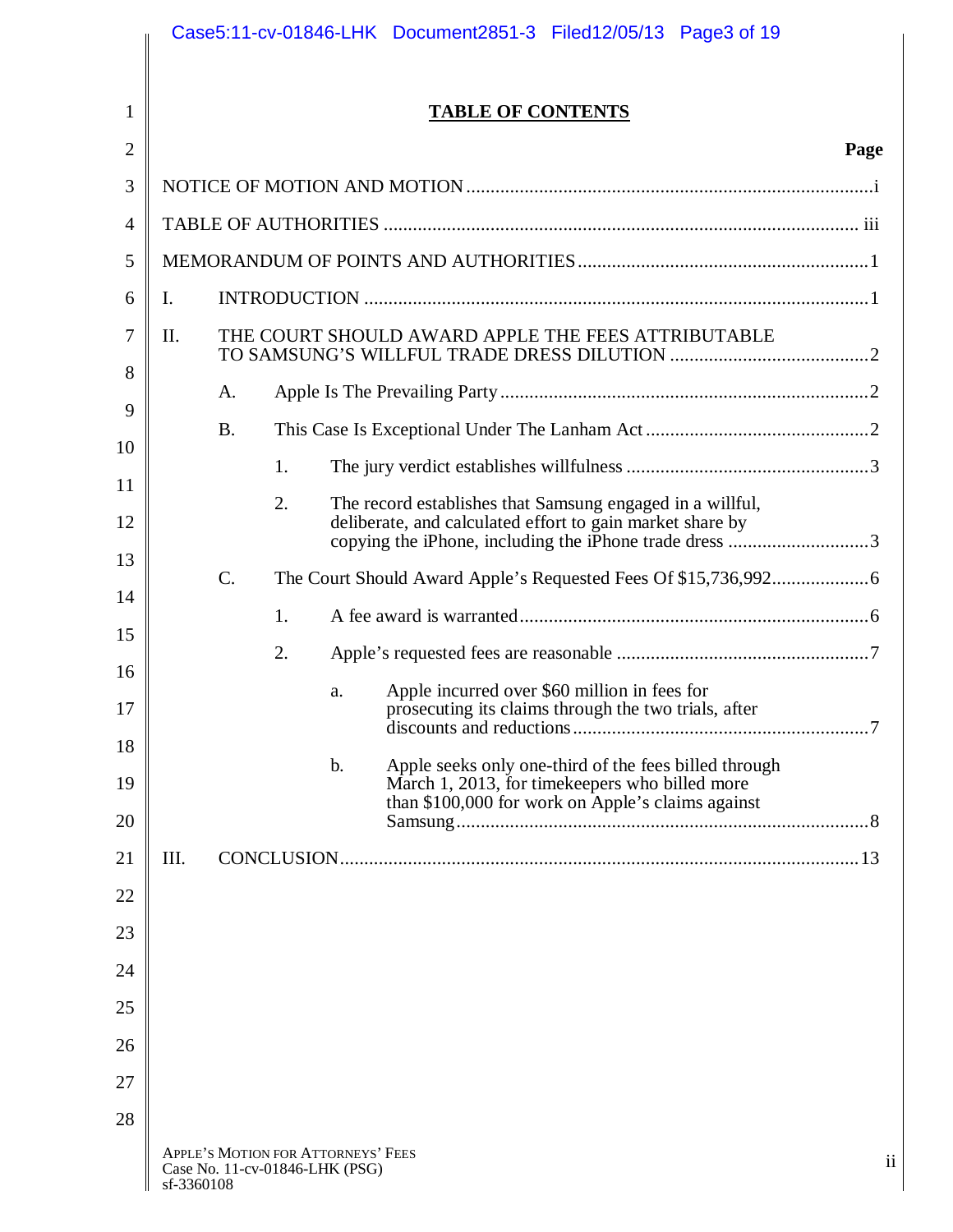|          | Case5:11-cv-01846-LHK Document2851-3 Filed12/05/13 Page4 of 19                            |
|----------|-------------------------------------------------------------------------------------------|
| 1        |                                                                                           |
|          | <b>TABLE OF AUTHORITIES</b>                                                               |
| 2        | Page(s)                                                                                   |
| 3        | <b>CASES</b>                                                                              |
| 4        | Bard Peripheral Vascular, Inc. v. W.L. Gore & Assocs.,<br>No. CV 03-0597-PHX-MHM,         |
| 5        |                                                                                           |
| 6<br>7   | Earthquake Sound Corp. v. Bumper Indus.,                                                  |
| 8<br>9   | Fifty-Six Hope Road Music, Ltd. v. A.V.E.L.A., Inc.,                                      |
| 10       | Gates v. Deukmejian,                                                                      |
| 11<br>12 | Gracie v. Gracie,                                                                         |
| 13<br>14 | Gucci Am., Inc. v. Pieta,<br>No. CV 04-9626,                                              |
| 15<br>16 | Hensley v. Eckerhart,                                                                     |
| 17<br>18 | Horphag Research Ltd. v. Garcia,                                                          |
| 19       | Lahoti v. Vericheck, Inc.,                                                                |
| 20       | Mattel, Inc. v. MGA Entm't, Inc.,                                                         |
| 21       | No. CV 04-9049,                                                                           |
| 22       | Monolithic Power Sys. v. O2 Micro Int'l Ltd.,                                             |
| 23       |                                                                                           |
| 24       | Nat'l Prods. v. Gamber-Johnson LLC,                                                       |
| 25       |                                                                                           |
| 26       | Playboy Enters., Inc. v. Baccarat Clothing Co.,                                           |
| 27<br>28 | San Diego Police Officers' Ass'n v. San Diego City Emps.' Ret. Sys.,                      |
|          | APPLE'S MOTION FOR ATTORNEYS' FEES<br>iii<br>Case No. 11-cv-01846-LHK (PSG)<br>sf-3360108 |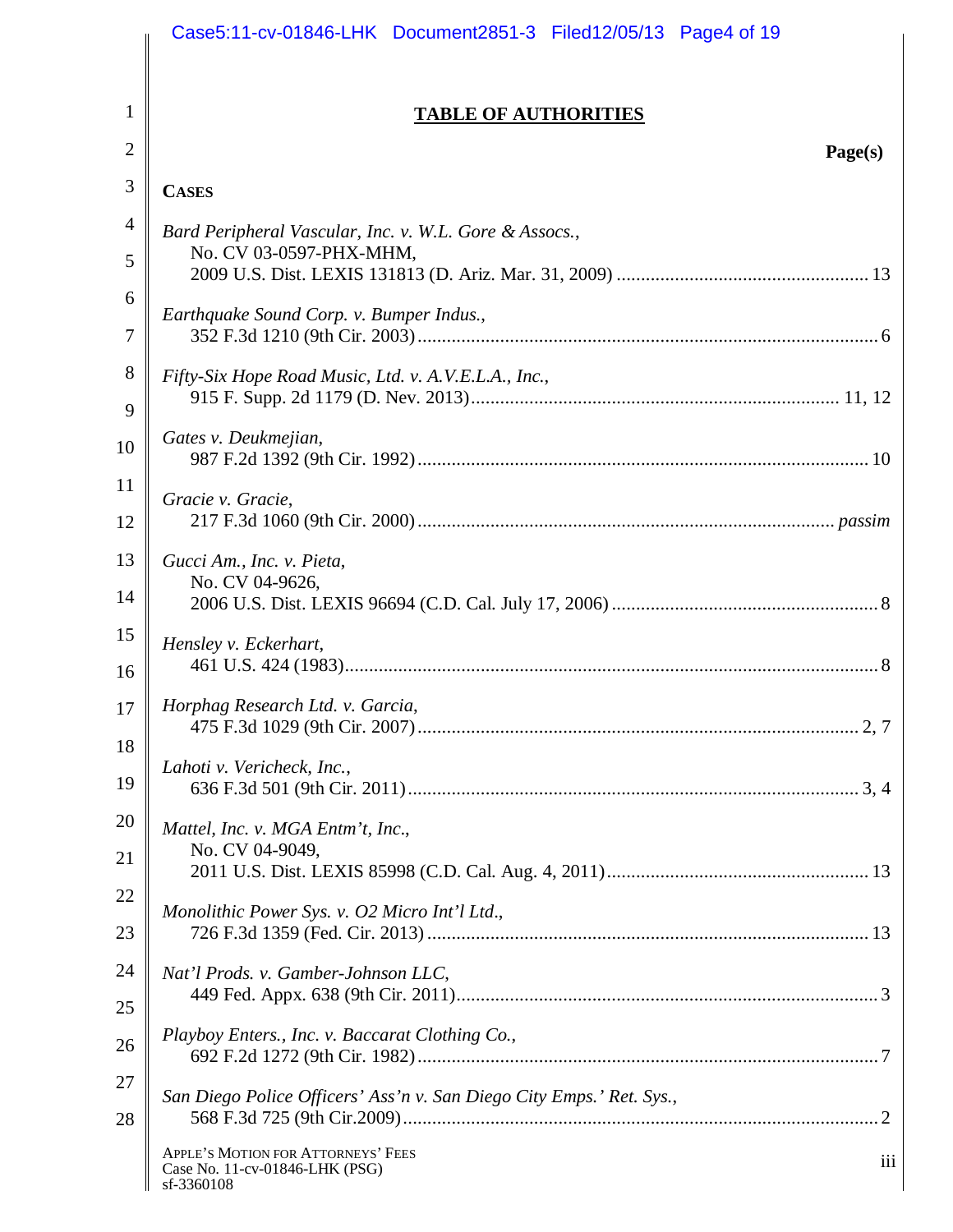|                | Case5:11-cv-01846-LHK Document2851-3 Filed12/05/13 Page5 of 19                                      |
|----------------|-----------------------------------------------------------------------------------------------------|
| 1              | Societe Civile Succession Richard Guino v. Beseder Inc.,                                            |
| 2              | No. CV 03-13-10,                                                                                    |
| 3              | Spalding Labs., Inc. v. Ariz. Biological Control, Inc.,                                             |
| $\overline{4}$ | No. CV 06-1157,                                                                                     |
| 5<br>6         | Takeda Chem. Indus. v. Mylan Labs.,                                                                 |
| 7<br>8         | TrafficSchool.com, Inc. v. Edriver Inc.,                                                            |
| 9              | <b>STATUTES</b>                                                                                     |
| 10             | 15 U.S.C.                                                                                           |
| 11             |                                                                                                     |
| 12             |                                                                                                     |
| 13             | <b>OTHER AUTHORITIES</b>                                                                            |
| 14<br>15       | Fed. R. Civ. Proc.                                                                                  |
| 16             |                                                                                                     |
| 17             |                                                                                                     |
| 18             |                                                                                                     |
| 19             |                                                                                                     |
| 20             |                                                                                                     |
| 21             |                                                                                                     |
| 22             |                                                                                                     |
| 23             |                                                                                                     |
| 24<br>25       |                                                                                                     |
| 26             |                                                                                                     |
| 27             |                                                                                                     |
| 28             |                                                                                                     |
|                | APPLE'S MOTION FOR ATTORNEYS' FEES<br>$i\mathbf{v}$<br>Case No. 11-cv-01846-LHK (PSG)<br>sf-3360108 |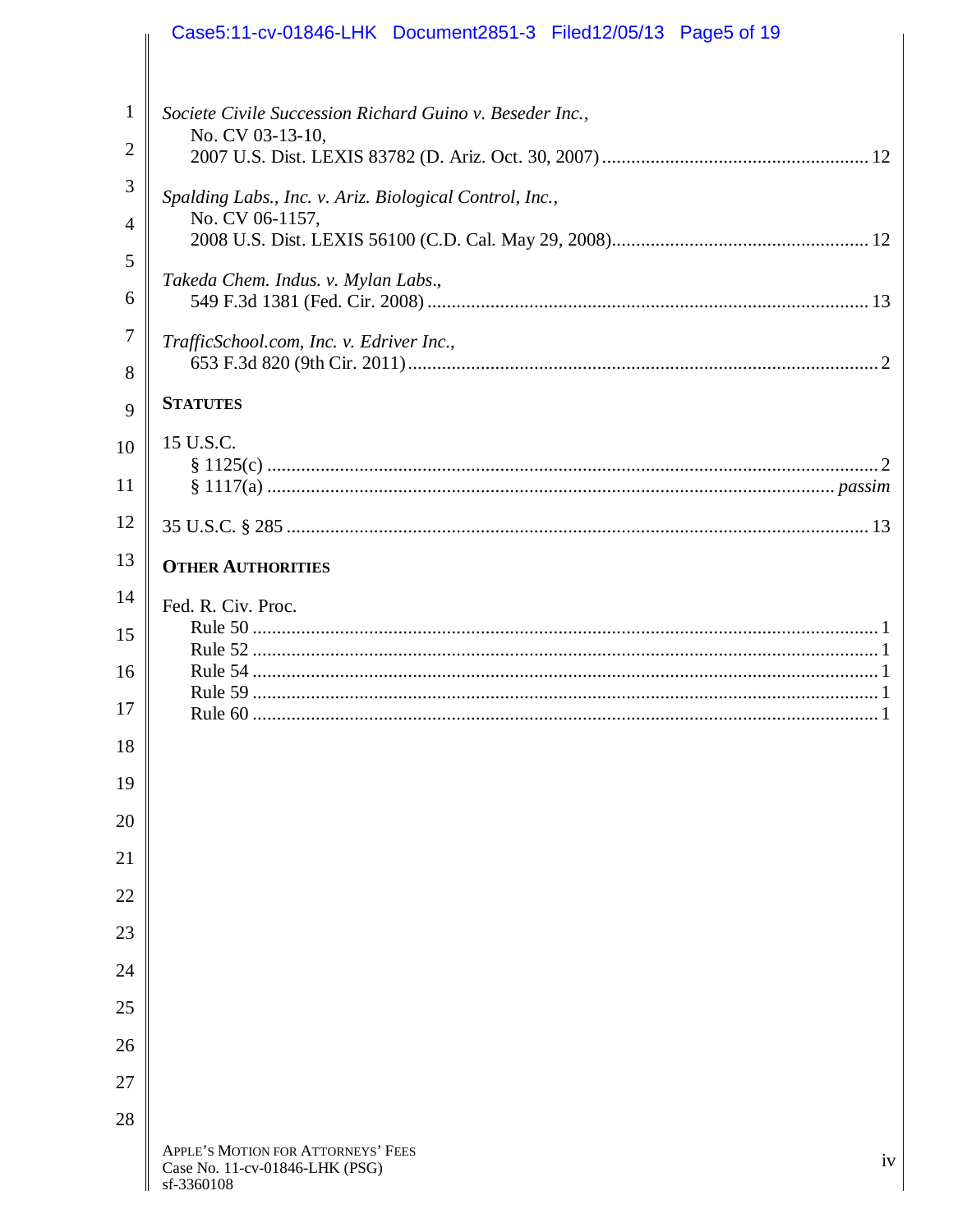2

1

#### **MEMORANDUM OF POINTS AND AUTHORITIES**

3 4 5 6 Apple brings this motion and the accompanying bill of costs now, because the parties were unable to reach agreement on an extension of time for Apple's Rule 54 filings, and thus Apple must comply with Rule 54's deadlines. Recognizing that the Court will be presented with the parties' Rule 50, 52, 59, and 60 motions in this same time period, Apple will count this motion as part of the 40-page limit the Court set for those motions.

7

#### **I. INTRODUCTION**

8 9 10 11 12 13 14 15 16 Under any measure, this was an exceptional case. The evidence that Samsung deliberately copied every aspect of Apple's revolutionary iPhone product was overwhelming. Apple prevailed on one or more claims of trade dress dilution or patent infringement against 26 of 28 accused products. A jury found that Samsung willfully diluted Apple's protected trade dresses and willfully infringed five of the seven asserted patents. The original trial and partial damages retrial juries awarded Apple \$930 million for Samsung's violation of Apple's IP rights. Apple also scored a complete victory in its defense of Samsung's claims. Given the high stakes in this head-to-head battle of what are now the two leading competitors in the U.S. smartphone market, the case garnered international press attention.

17 18 19 20 21 22 23 24 25 26 27 Samsung's willful, deliberate, and calculated copying of Apple's iPhone makes this an "exceptional case" under Section  $1117(a)$  of the Lanham Act. The record conclusively establishes that, once the iPhone became a spectacular success and Samsung's smartphones became far less desirable, Samsung made a calculated decision to capture market share by copying the look and features of the iPhone. After a thorough study of the iPhone, Samsung gave 126 "Directions for Improvement" to make Samsung's inferior phone in development look and operate like the iPhone. (PX44.) Samsung carried out those directions without making any effort to identify and avoid violating Apple's IP rights. Samsung's efforts to compete against Apple by misappropriating Apple's own IP had their intended effect—Samsung's sales of its infringing and diluting phones has increased its market share dramatically. Given Samsung's blatant disregard of Apple's IP rights, Apple should not be forced to bear the full expense of prosecuting its claims. This motion addresses Apple's request for attorneys' fees under the Lanham Act. Apple

28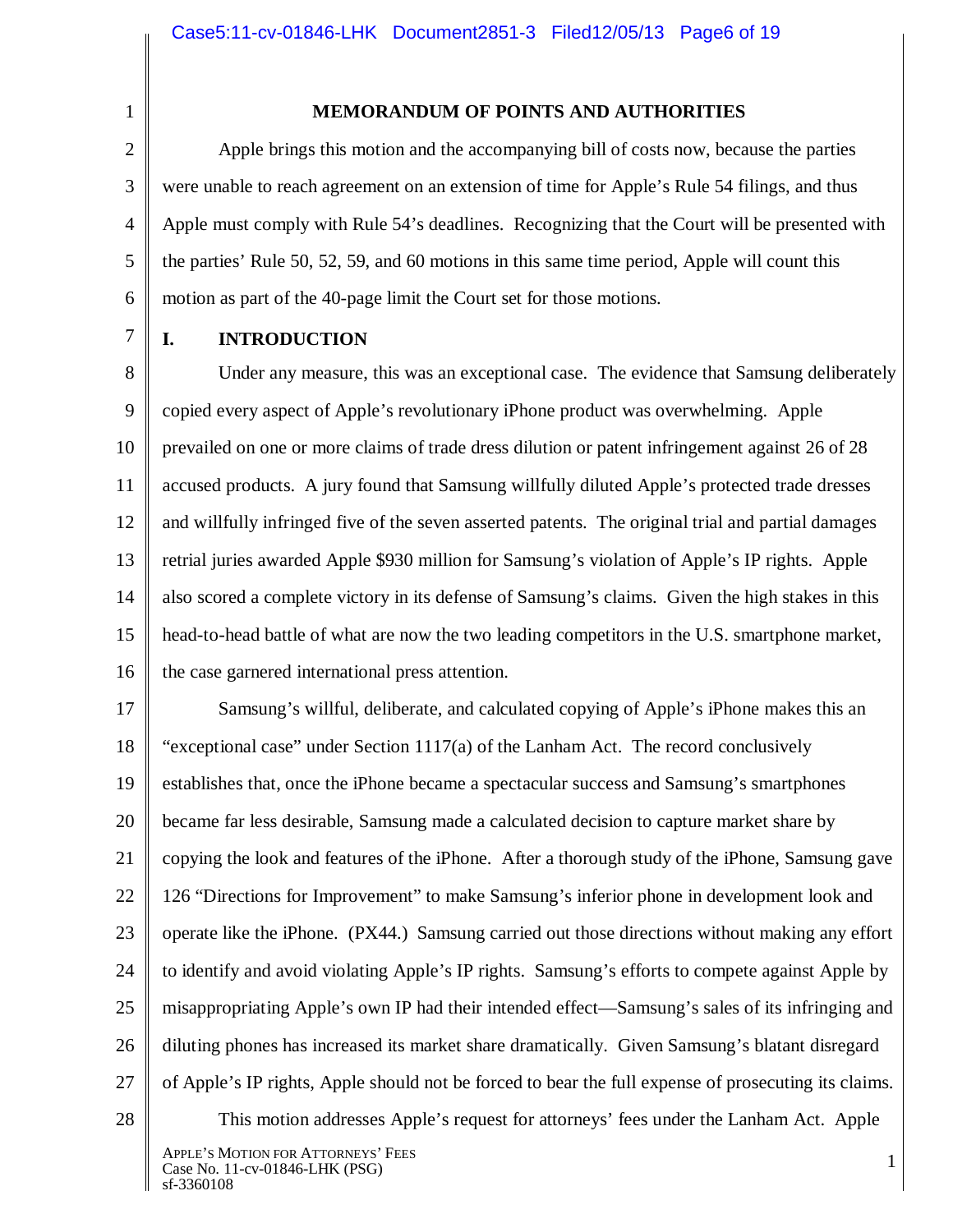1 2 3 4 5 seeks \$15,736,992, which is less than one-third of the fees billed through March 1, 2013—the date of the last order on motions arising from the first trial. Apportioning only one-third of the fees incurred to Apple's intertwined trade dress and design patent claims is conservative, as these claims were the focus of most of the parties' attention throughout the case. In fact, *both parties* spent twice as much time on design/trade dress witnesses as utility patent witnesses at trial.

6 7

## **II. THE COURT SHOULD AWARD APPLE THE FEES ATTRIBUTABLE TO SAMSUNG'S WILLFUL TRADE DRESS DILUTION**

8 9 10 11 12 13 Section 1117(a) of the Lanham Act addresses remedies for willful trade dress dilution in violation of 15 U.S.C. 1125(c), as well as for other Lanham Act violations, including infringement of registered and unregistered trademarks or trade dress, and false advertising. 15 U.S.C. § 1117(a). The statute permits an award of reasonable attorneys' fees to the prevailing party in "exceptional cases." *Id*. As shown below, Apple is the prevailing party, this case is exceptional, and Apple should be awarded the reasonable attorneys' fees it requests.

14

# **A. Apple Is The Prevailing Party**

15 16 17 18 19 The jury's verdict and damage award clearly make Apple the prevailing party in this case as a whole and in its Lanham Act claims in particular. (Dkt. No. 1931 at 11-12 (verdict of willful dilution of Apple's registered iPhone trade dress and unregistered iPhone 3G trade dress).) A party need not prevail on all of its claims to be the prevailing party. *See*, *e.g.*, *San Diego Police Officers' Ass'n v. San Diego City Emps.' Ret. Sys.*, 568 F.3d 725, 741 (9th Cir. 2009).

20

# **B. This Case Is Exceptional Under The Lanham Act**

21 22 23 24 25 26 27 28 APPLE'S MOTION FOR ATTORNEYS' FEES AFFLE S INOTION FOR ATTORINETS TEES<br>Case No. 11-cv-01846-LHK (PSG) 2 sf-3360108 Although § 1117(a) does not define "exceptional," the Ninth Circuit has repeatedly held that exceptional cases include those involving "fraudulent, deliberate or willful" conduct. *Horphag Research Ltd. v. Garcia*, 475 F.3d 1029, 1039 (9th Cir. 2007) (affirming fee award under § 1117(a) in trade dress dilution case); *Gracie v. Gracie*, 217 F.3d 1060, 1068 (9th Cir. 2000) ("generally a trademark case is exceptional for purposes of an award of attorneys' fees when the infringement can be characterized as malicious, fraudulent, deliberate, or willful") (internal quotation marks omitted); *see also TrafficSchool.com, Inc. v. Edriver Inc.*, 653 F.3d 820, 832 (9th Cir. 2011) (court erred by denying exceptional case status based solely on relief awarded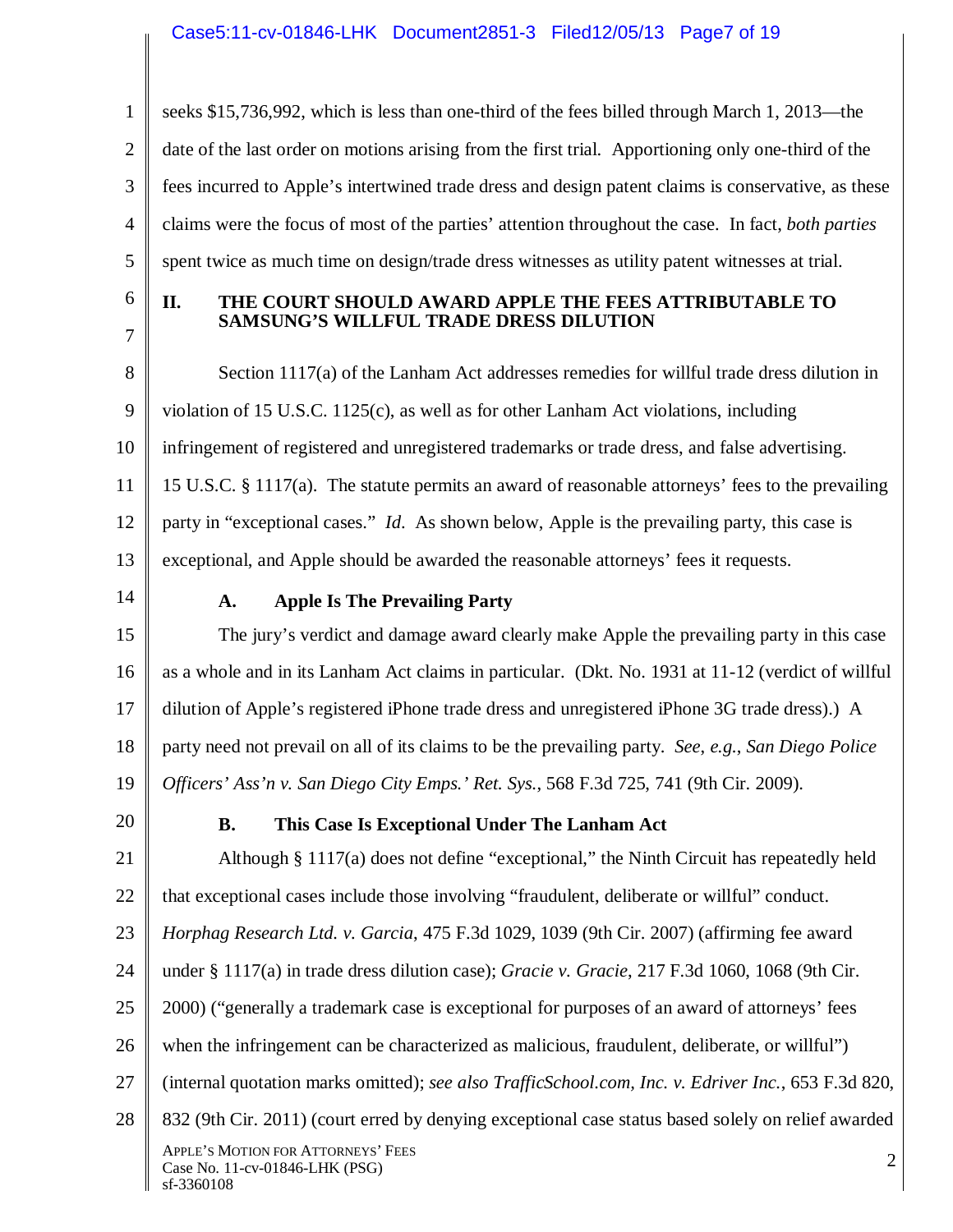# Case5:11-cv-01846-LHK Document2851-3 Filed12/05/13 Page8 of 19

 $\overline{\phantom{a}}$ 

| $\mathbf{1}$   | to prevailing plaintiff; court instead must "weigh the unlawfulness of defendants' conduct").                                                                                        |  |  |  |  |
|----------------|--------------------------------------------------------------------------------------------------------------------------------------------------------------------------------------|--|--|--|--|
| $\overline{2}$ | Applying that standard, the Ninth Circuit has affirmed exceptional case findings under                                                                                               |  |  |  |  |
| 3              | § 1117(a) based on jury verdicts of willfulness. See, e.g., Gracie, 217 F.3d at 1068 (affirming                                                                                      |  |  |  |  |
| 4              | exceptional case determination based on willful infringement verdict); Nat'l Prods. v. Gamber-                                                                                       |  |  |  |  |
| 5              | Johnson LLC, 449 Fed. Appx. 638, 639 (9th Cir. 2011) (non-precedential) (affirming                                                                                                   |  |  |  |  |
| 6              | "exceptional case[s]" finding based on jury's finding of deliberate infringement).                                                                                                   |  |  |  |  |
| 7              | The Ninth Circuit also has looked more broadly to address a defendant's wrongful                                                                                                     |  |  |  |  |
| 8              | conduct, including "deliberate and calculated" attempts to take advantage of a plaintiff's IP rights.                                                                                |  |  |  |  |
| 9              | Horphag, 475 F.3d at 1039 (affirming exceptional case finding in trademark dilution case where                                                                                       |  |  |  |  |
| 10             | defendant "made deliberate and calculated attempts to confuse" its product with plaintiff's); see                                                                                    |  |  |  |  |
| 11             | Lahoti v. Vericheck, Inc., 636 F.3d 501, 510-11 (9th Cir. 2011) (affirming exceptionality under                                                                                      |  |  |  |  |
| 12             | § 1117(a) in light of pattern and practice of "disregard for  trademark rights," "bad faith" and                                                                                     |  |  |  |  |
| 13             | "abusive litigation practices").                                                                                                                                                     |  |  |  |  |
| 14             | Here exceptionality is established both by the jury's finding of willful dilution and                                                                                                |  |  |  |  |
| 15             | Samsung's deliberate and calculated strategy of copying Apple's iPhone.                                                                                                              |  |  |  |  |
| 16             | 1.<br>The jury verdict establishes willfulness                                                                                                                                       |  |  |  |  |
| 17             | The jury found that Samsung's dilution of Apple's registered iPhone trade dress and                                                                                                  |  |  |  |  |
| 18             | unregistered iPhone 3G trade dress was willful. (Dkt. No. 1931 at 14.) This Court has ruled that                                                                                     |  |  |  |  |
| 19             | the jury's finding was supported by substantial evidence in the record, citing evidence "that                                                                                        |  |  |  |  |
| 20             | Samsung viewed the iPhone as revolutionary (PX36.20), and that Samsung attempted to create                                                                                           |  |  |  |  |
| 21             | similar products (PX44)." (Dkt. No. 2220 at 14.)                                                                                                                                     |  |  |  |  |
| 22<br>23       | 2.<br>The record establishes that Samsung engaged in a willful, deliberate,<br>and calculated effort to gain market share by copying the iPhone,<br>including the iPhone trade dress |  |  |  |  |
| 24             | When Apple introduced the iPhone in 2007, Samsung initially continued to make phones                                                                                                 |  |  |  |  |
| 25             | as it always had. (PX3A.1-2.) But Samsung later changed its tune, after it became convinced that                                                                                     |  |  |  |  |
| 26             | the iPhone was phenomenally successful while Samsung's sales lagged behind. As detailed                                                                                              |  |  |  |  |
| 27             | below, Samsung fought back with a deliberate strategy of copying every aspect of the iPhone—                                                                                         |  |  |  |  |
| 28             | including the whole look of the iPhone, which is the trade dress—without making any effort to                                                                                        |  |  |  |  |
|                | APPLE'S MOTION FOR ATTORNEYS' FEES<br>3<br>Case No. 11-cv-01846-LHK (PSG)<br>sf-3360108                                                                                              |  |  |  |  |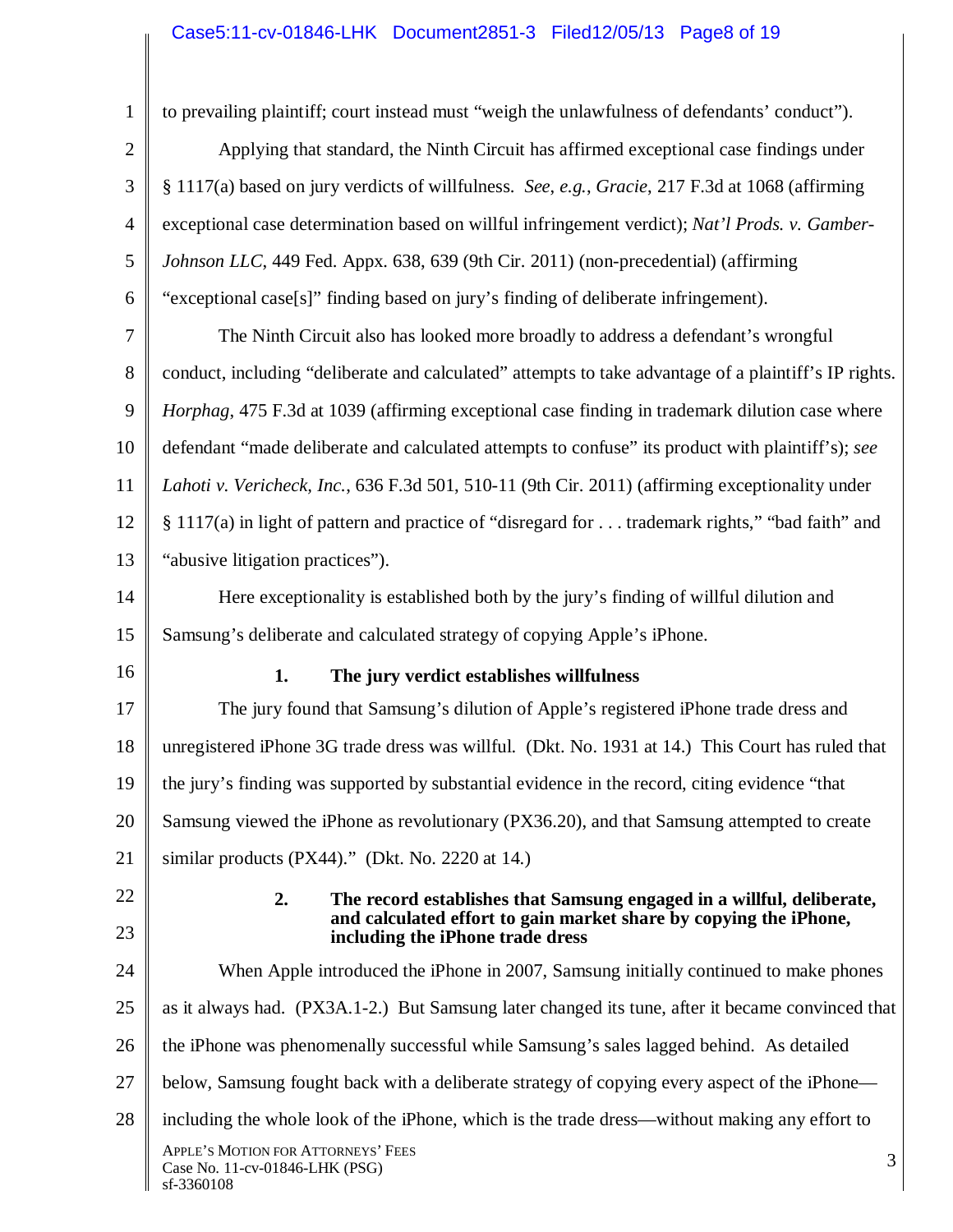1 avoid Apple's protected IP.

2 3 4 5 6 7 8 Soon after Apple released the iPhone, Samsung's LSI division—which manufactured components for Apple—analyzed the iPhone. Their report ranked the iPhone first in a list of "four key factors that we expect will shape handsets in the coming five years." (PX34.13.) It also concluded that the iPhone's "[b]eautiful design" and "[e]asy and intuitive UI" were among the key iPhone "[s]uccess [f]actors" and that copying them would be "easy." (PX34.38.) In 2008, Samsung hired consultants to assess the iPhone's impact. The consultants reported that "pundits" and "iPhone users" alike considered the iPhone "a revolution." (PX36.)

9 10 11 12 13 14 Samsung's phone sales fell dramatically as iPhone sales soared. (Dkt. No. 1839 at 2044:17-18 (Musika testimony that "Samsung was losing market share during the period prior to 2010").) By February 2010, carriers were pressuring Samsung to "make something like the iPhone." (PX40.2.) Samsung executives concluded that Samsung was suffering a "crisis of design" and that the difference between the iPhone and the products Samsung had in development was "the difference between heaven and earth." (PX40.5.)

15 16 17 18 19 20 21 22 23 24 25 26 27 Samsung responded by preparing a 138-page "Relative Evaluation Report," which contained 126 "Direction[s] for Improvement" to make Samsung's phone like the iPhone. (PX44.) The Relative Evaluation Report compared virtually every aspect of the iPhone with the Samsung phone then in development, each time finding Samsung's phone wanting and each time directing that Samsung's phone be changed to resemble the iPhone. Samsung acted in complete disregard of Apple's IP—*there is not a shred of evidence in the record to suggest that Samsung made any effort to determine whether the various iPhone features were protected, much less to avoid violating Apple's IP rights*. Instead, Samsung forged ahead and followed the Report's directives to make Samsung's phone like the iPhone in 126 ways. All of those copying directives should be considered—not only those directly related to the IP in suit—as exceptional case findings and fee awards under § 1117(a) look to the totality of a defendant's conduct. *See*, *e.g.*, *Lahoti*, 636 F.3d at 510-11 (addressing pattern and practice of "disregard for . . . trademark rights," "bad faith" and "abusive litigation practices").

28

APPLE'S MOTION FOR ATTORNEYS' FEES Case No. 11-cv-01846-LHK (PSG) 4 sf-3360108 Samsung's intensive effort produced the Galaxy S i9000, which the press called "very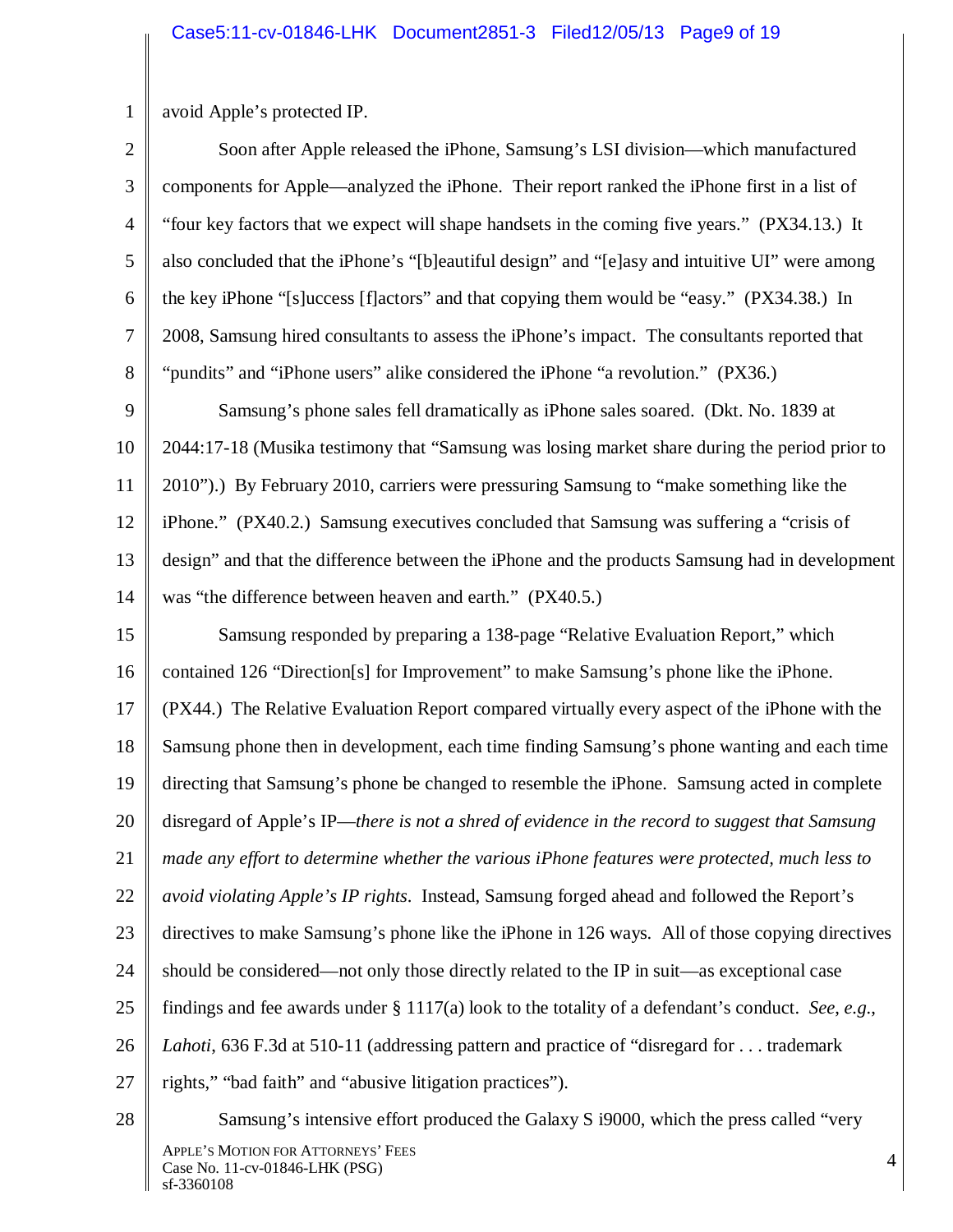1 2 3 4 5 6 7 8 9 10 11 12 13 14 15 16 17 18 iPhone 3GS-like." (PX6.) Consistent with the Relative Evaluation Report's copying directives, the Galaxy S i9000 copied the iPhone industrial design (PX3 (comparing Samsung smartphones before iPhone to Samsung smartphones after iPhone)) and copied the iPhone home screen, down to the shading on the icons (PX44.131 (comparing iPhone icons with "[L]ight used . . . gives a luxurious feel" to GT-i9000 icons in development and concluding "[I]nsert effects of light for a softer, more luxurious icon implementation"); PX35 ("iPhones icons to are colorful and vibrant, however they are in contained square which appear more organized and consistent."). The Galaxy S i9000 also copied numerous iPhone features, including interface features claimed in the patents-in-suit (PX36 ("Lists bounce, icons flitter – the iPhone has a sense of whimsy"); PX38 ("Adopt Double-Tap as a supplementary zooming method . . . . The UX of iphone can be used as a design benchmark."); PX44.58 (comparing iPhone "Double Tap" to S1 in development, "Double Tap zoom in/out function needs to be supplemented"); PX46.66 (comparing iPhone "bounce" to Behold3 in development, "Provide a fun visual effect when dragging a web page"); PX57.19 (lack of "Fun, Wow Effect" is "Critical" and concluding "[B]ounce effect is scheduled to be reviewed"); PX186.1 ("there is no latex effect of having the screen follow along and then returning when you are moving past the edge. (Refer to the iPad)"); PX195.1 ("With regards to bounce, we used the Mass Spring Damper model which was modeled after the actual physical effect and obtained the bounce effect that is similar to the iPad[.]").)

19 20 21 22 23 24 25 26 27 28 APPLE'S MOTION FOR ATTORNEYS' FEES Case No. 11-cv-01846-LHK (PSG) 5 sf-3360108 In August 2010, immediately after Samsung introduced its Galaxy S i9000 and Vibrant smartphones, Apple met with Samsung and explicitly told Samsung to stop copying Apple's iPhone "patents and designs." (PX52 (Apple August 2010 presentation); PX201 at 31:15-16; 31:18-20; 33:21-24; 37:21-38:05 (testimony of Jun Won Lee that Apple raised Samsung's infringement of "Apple phone's patents and design").) Apple pointed out the similarities between the iPhone design (protected by the trade dress and the D'677, D'087, and D'305 patents) and the Galaxy S i9000's design. (PX52.17-19; Dkt. No. 1695 at 1958–1962 (testimony of Boris Teksler regarding Apple's presentation to Samsung in August 2010 which included discussion of similarities of iPhone and Galaxy S i9000).) Yet Samsung continued to introduce phones that copied the iPhone, including the Galaxy S Vibrant, the Galaxy S Fascinate, the Galaxy S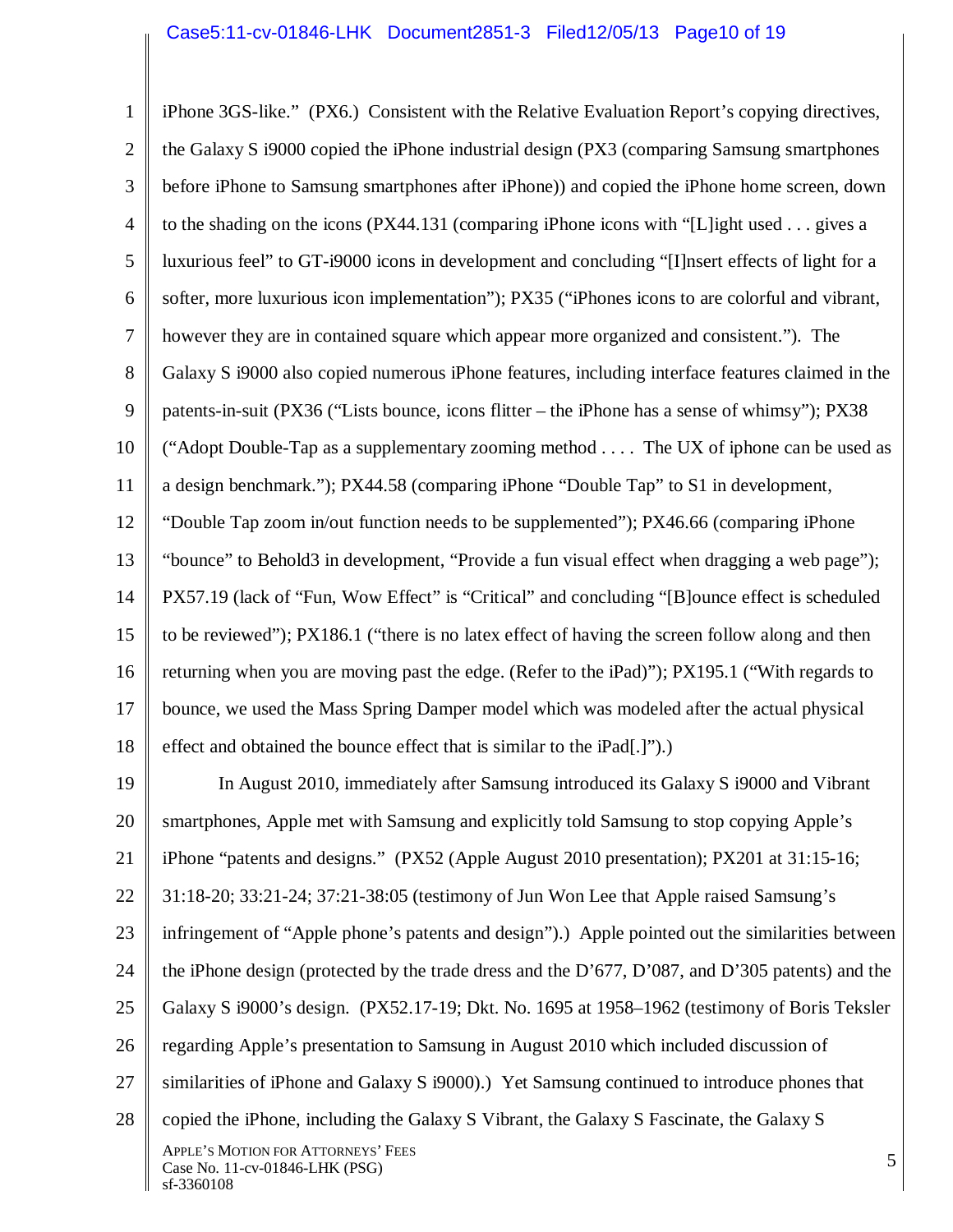#### Case5:11-cv-01846-LHK Document2851-3 Filed12/05/13 Page11 of 19

1 2 3 4 5 Mesmerize, the Galaxy S Showcase, and the Galaxy S 4G. This last product was introduced in February 2011, six months after the August 2010 meeting, and was sold until at least June 2012. The jury found it diluted Apple's registered iPhone trade dress and unregistered iPhone 3G trade dress and infringed every one of Apple's patents-in-suit. This phone alone sold over 1.45 million units and generated over \$473 million in revenues for Samsung in the U.S. (JX1500).

6 7 8 9 10 11 12 With these and other diluting and infringing products, Samsung flooded the market with over 21 million copied smartphones during the two years prior to June 30, 2012. Samsung's strategy of copying the iPhone to boost its smartphone sales succeeded: Between June 2010, when the first Galaxy S phone was introduced, and June 30, 2012, Samsung's U.S. market share jumped six-fold from 5% to above 30%. (Dkt. No. 1982-2 ¶ 30.) As Julie Davis testified, 90% of the dramatic increase in Samsung's U.S. smartphone market share in the third quarter of 2010 was due to sales of infringing phones. (Dkt. No. 2840 at 719:9-721:3 (discussing PDX100.8).)

13 14 15 16 17 Samsung's market share gain eroded Apple's position as the market leader. Samsung's successful strategy has been to "blunt" and "undercut" Apple using the Galaxy products to take the leading position in the U.S. smartphone market. (PX62.11-15.) In February 2012, Samsung concluded that as a result of its own rapid growth in market share, the U.S. smartphone market was "becoming a two horse race between Apple & Samsung." (PX60.8.)

- 18
- 19

## **C. The Court Should Award Apple's Requested Fees Of \$15,736,992**

## **1. A fees award is warranted**

20 21 22 23 24 25 26 27 28 A district court has discretion as to whether to award fees in an exceptional case. *Earthquake Sound Corp. v. Bumper Indus.*, 352 F.3d 1210, 1216 (9th Cir. 2003) (reviewing decision to award fees under § 1117(a) for abuse of discretion). The same factors that render a case exceptional also support an award of fees. *See, e.g., id*. at 1219 (no abuse of discretion in awarding fees when court considered "willful, deliberate infringement" of a mark "similar to that of its competitor"). Indeed, where a jury has returned a willfulness finding, arguments against an award of fees are "difficult to advance successfully." *Gracie*, 217 F.3d at 1068. That is because the award of fees to the prevailing party "flows quite naturally from the jury's finding of willful infringement and the legal standard for 'exceptional cases' under § 1117." *Id*.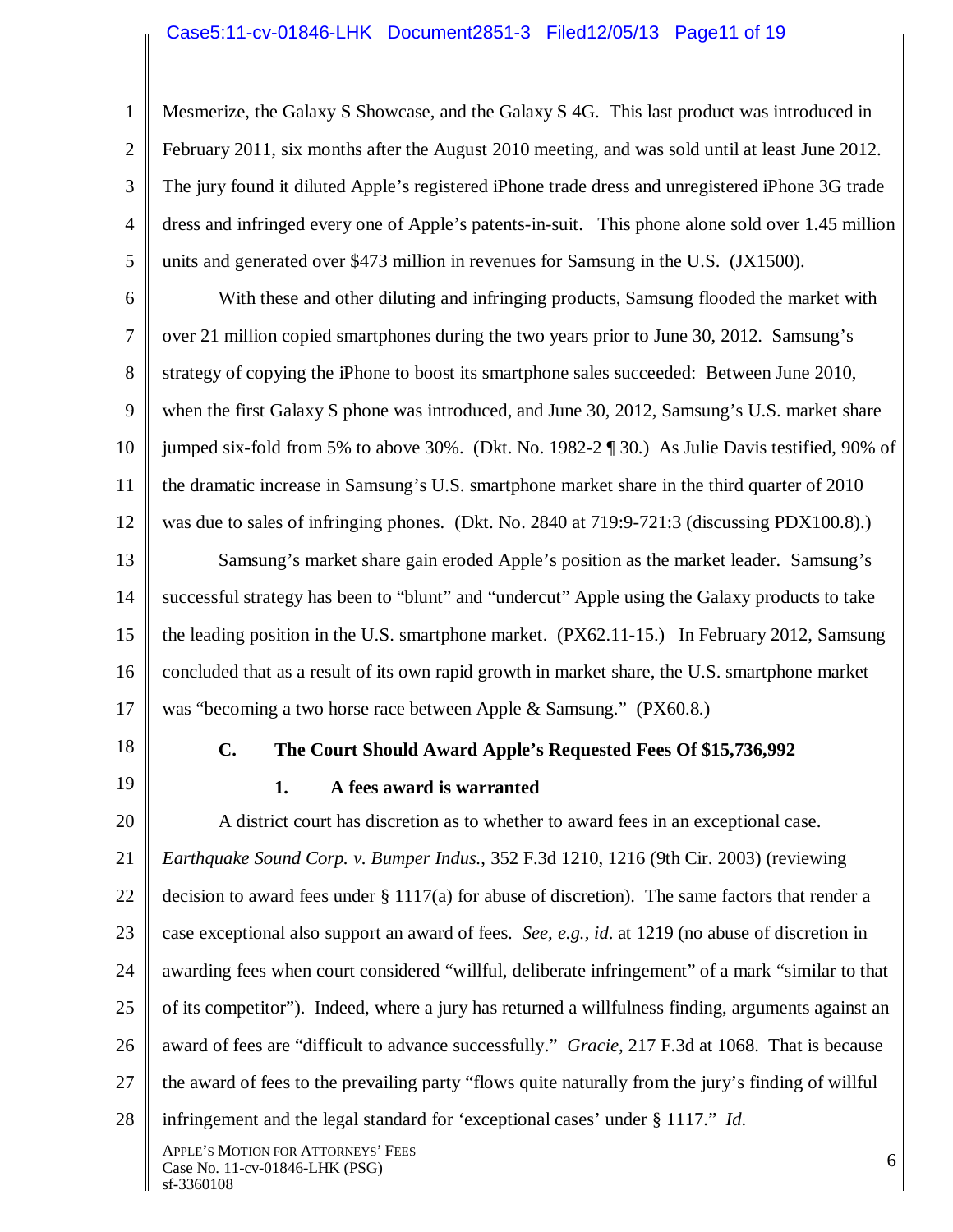# Case5:11-cv-01846-LHK Document2851-3 Filed12/05/13 Page12 of 19

| $\mathbf{1}$   | The Court should award Apple fees in this exceptional case. Awarding fees to Apple                                                                                   |  |  |  |  |
|----------------|----------------------------------------------------------------------------------------------------------------------------------------------------------------------|--|--|--|--|
| $\overline{2}$ | "flows quite naturally" from the jury's willfulness verdict as well as Samsung's extensive record                                                                    |  |  |  |  |
| 3              | of willful, deliberate, and calculated decisions to copy the iPhone, in blatant disregard for Apple's                                                                |  |  |  |  |
| $\overline{4}$ | IP, discussed above. Courts routinely award fees, and the Ninth Circuit affirms fee awards under                                                                     |  |  |  |  |
| 5              | § 1117(a), based on evidence that a defendant's conduct was willful, deliberate, or calculated.                                                                      |  |  |  |  |
| 6              | See, e.g., Gracie, 217 F.3d at 1068 (affirming district court's decision to award fees based on                                                                      |  |  |  |  |
| $\overline{7}$ | willful infringement); <i>Horphag</i> , 475 F.3d at 1039 (affirming award of fees for trademark dilution                                                             |  |  |  |  |
| 8              | where defendant "made deliberate and calculated attempts to confuse" its product with                                                                                |  |  |  |  |
| 9              | plaintiff's); Nat'l Prods., 449 Fed. Appx. at 639 (affirming fees award when sufficient evidence                                                                     |  |  |  |  |
| 10             | supported jury's finding of deliberate infringement); see also Playboy Enters., Inc. v. Baccarat                                                                     |  |  |  |  |
| 11             | Clothing Co., 692 F.2d 1272, 1276 (9th Cir. 1982) (reversing denial of fees where defendants                                                                         |  |  |  |  |
| 12             | were "not innocent infringers," but "premeditatedly sought" out infringing behavior, and noting                                                                      |  |  |  |  |
| 13             | that exceptional case fees "[were] specifically directed towards eliminating such blatant                                                                            |  |  |  |  |
| 14             | activity").                                                                                                                                                          |  |  |  |  |
|                |                                                                                                                                                                      |  |  |  |  |
| 15             | 2.<br>Apple's requested fees are reasonable                                                                                                                          |  |  |  |  |
| 16             | Apple incurred over \$60 million in fees for prosecuting its<br>a.                                                                                                   |  |  |  |  |
| 17             | claims through the two trials, after discounts and reductions                                                                                                        |  |  |  |  |
| 18             | Apple and its counsel from Morrison & Foerster LLP (" $M\&F$ "), who prosecuted its claims                                                                           |  |  |  |  |
| 19             | against Samsung, have taken numerous steps to ensure that the fees addressed in this motion are                                                                      |  |  |  |  |
| 20             | reasonable, as detailed in the accompanying declarations of Michael Jacobs and Rachel Krevans. <sup>1</sup>                                                          |  |  |  |  |
| 21             | Among other things, M&F attorneys carefully review each invoice before sending it to Apple to                                                                        |  |  |  |  |
| 22             | confirm that it reflects time appropriately charged to Apple and complies with the combination of                                                                    |  |  |  |  |
| 23             | M&F's and Apple's rigorous billing requirements for this case. (Jacobs Decl. ¶ 259.) Apple's in-                                                                     |  |  |  |  |
| 24             | house attorneys managed this case to a very disciplined budget. ( <i>Id.</i> $\mathbb{I}$ 258.) For purposes of this                                                 |  |  |  |  |
| 25             | motion, Apple included only the fees it incurred for time keepers who billed more than \$100,000                                                                     |  |  |  |  |
| 26             |                                                                                                                                                                      |  |  |  |  |
| 27             | $1$ This motion discusses only fees that Apple incurred in prosecuting its claims; no fees<br>from Apple's successful defense against Samsung's claims are included. |  |  |  |  |

 $\blacksquare$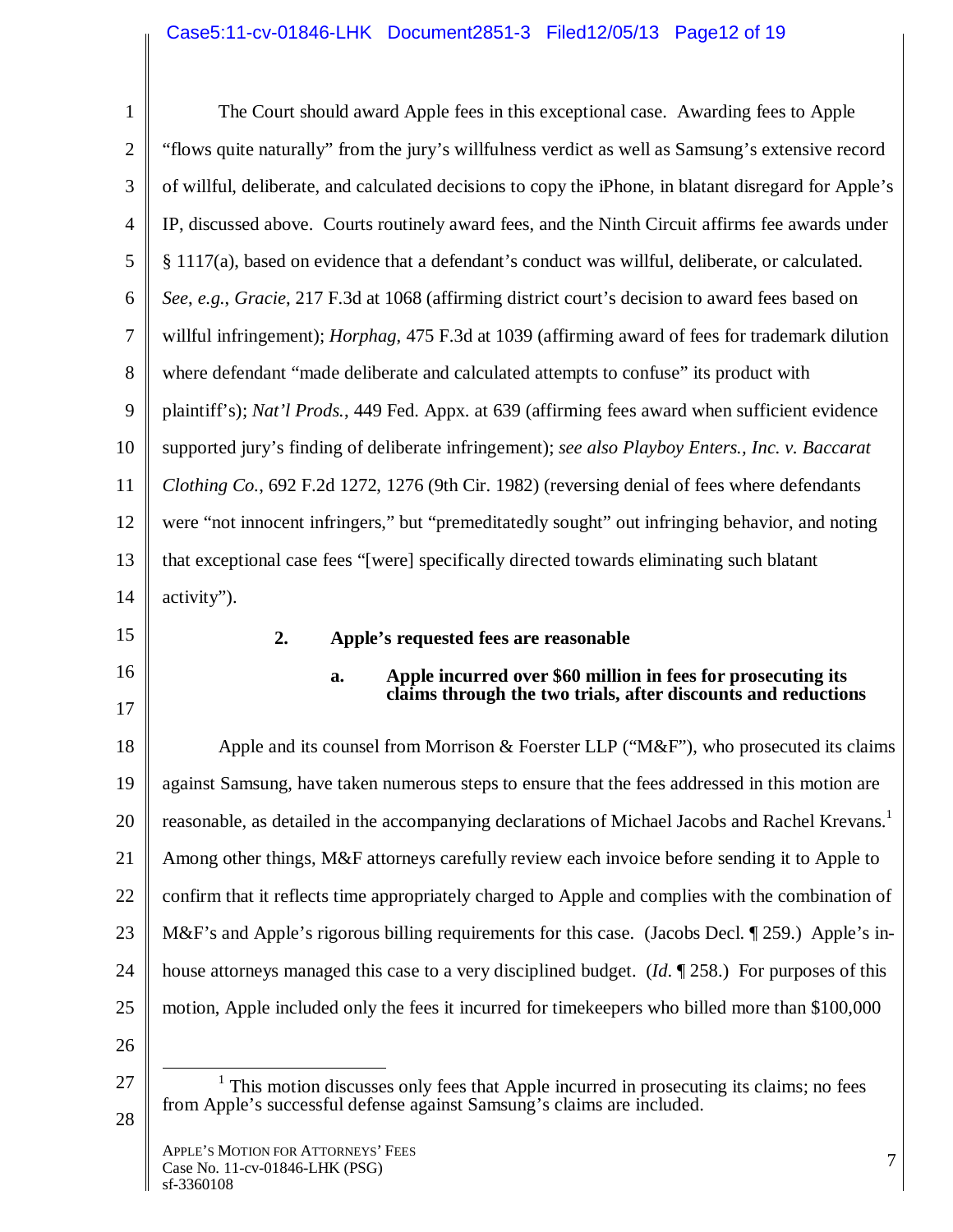## Case5:11-cv-01846-LHK Document2851-3 Filed12/05/13 Page13 of 19

3 4 in this case, thereby eliminating fees from timekeepers who provided meaningful work but did not play a substantial ongoing role in the case. (*Id*. ¶ 60.) Apple made further reductions in the amounts of fees in connection with this motion to be conservative. (*Id*. ¶ 250.) As a result of all of these efforts and reductions, the hours underlying the fees at issue are reasonable.

5 6 7 8 9 The billing rates for the fees at issue also are reasonable, and reflect substantial discounts. No M&F attorney billing to this matter charged over per hour, and the rest were well below that number. (*Id*. Ex. A.) The rates are within the ranges of the American Intellectual Property Law Association Economic Survey and are generally less than the rates that Samsung has paid for lawyers at Quinn Emanuel with comparable experience. (*Id*. ¶¶ 251-55 & Ex. A.)

10 11 12 13 14 15 Applying these parameters, Apple has paid or expects to pay M&F approximately \$60 million for its work on this case through the damages retrial. (Krevans Decl. ¶ 6.) Apple also has paid or expects to pay approximately \$2 million to Wilmer Hale for its fees in the damages retrial, again counting only timekeepers who billed more than \$100,000 to the case. (Selwyn Decl. ¶¶ 2, 4.) In total, using these parameters, Apple has incurred over \$60 million in fees for prosecuting its claims against Samsung.

16

1

2

17

#### **b. Apple seeks only one-third of the fees billed through March 1, 2013, for timekeepers who billed more than \$100,000 for work on Apple's claims against Samsung**

18 19 20 21 22 23 24 25 26 27 28 Section 1117(a) permits recovery of fees for successful Lanham Act claims or those "inextricably intertwined" with such claims. *Gracie*, 217 F.3d at 1069. Claims that are "based on similar factual bases and legal theories are related for the purposes of determining a fee award." *Gucci Am., Inc. v. Pieta*, No. CV 04-9626, 2006 U.S. Dist. LEXIS 96694, at \*7 (C.D. Cal. July 17, 2006). Work that "involve[s] a common core of facts" "cannot be viewed as a series of discrete claims." *Hensley v. Eckerhart*, 461 U.S. 424, 435 (1983). Apple's trade dress and design patent claims are inextricably intertwined and involve a common core of facts. Apple's unregistered iPhone 3G trade dress has the following elements: a rectangular product with four evenly rounded corners; a flat clear surface covering the front of the product; the appearance of a metallic bezel around the flat clear surface;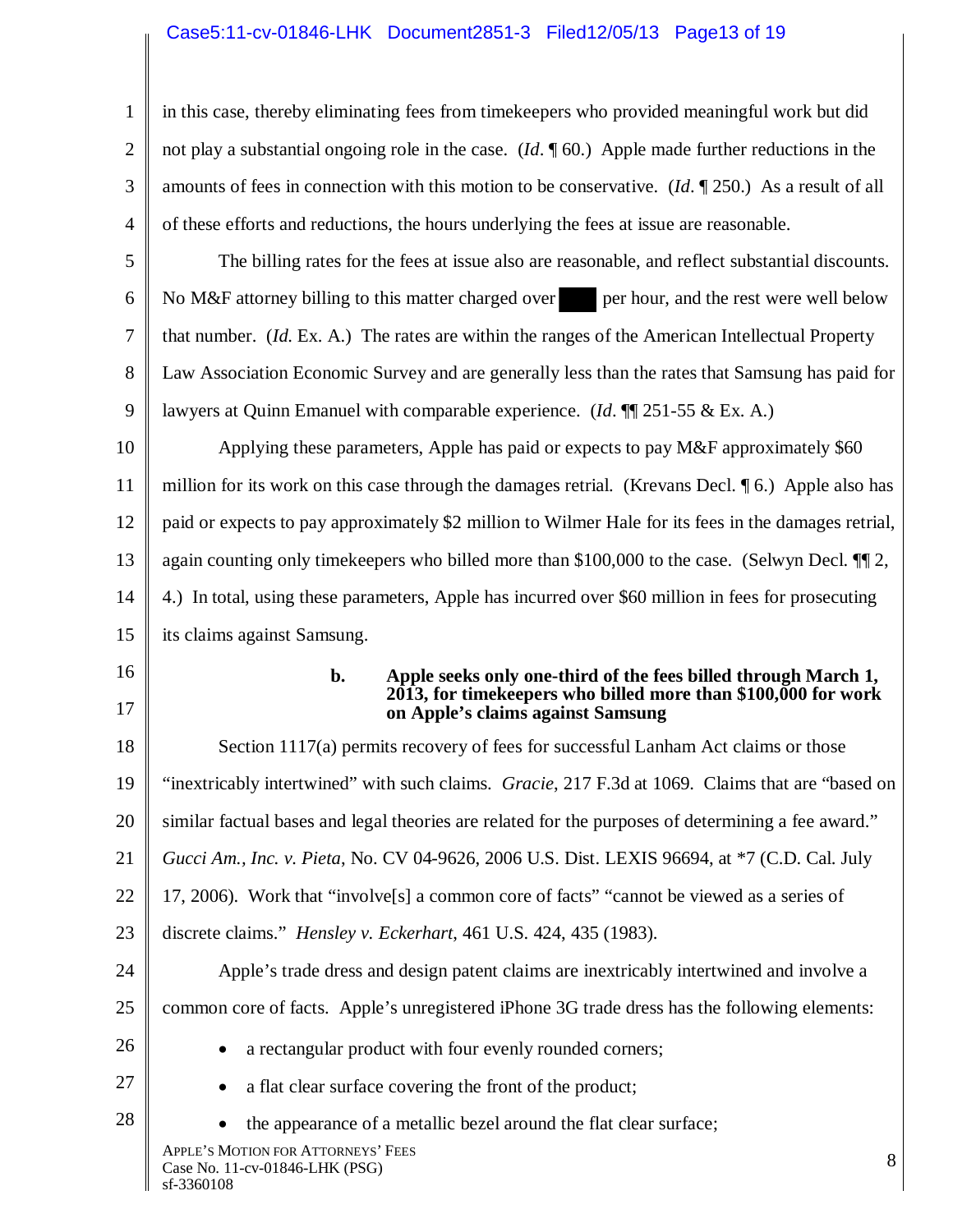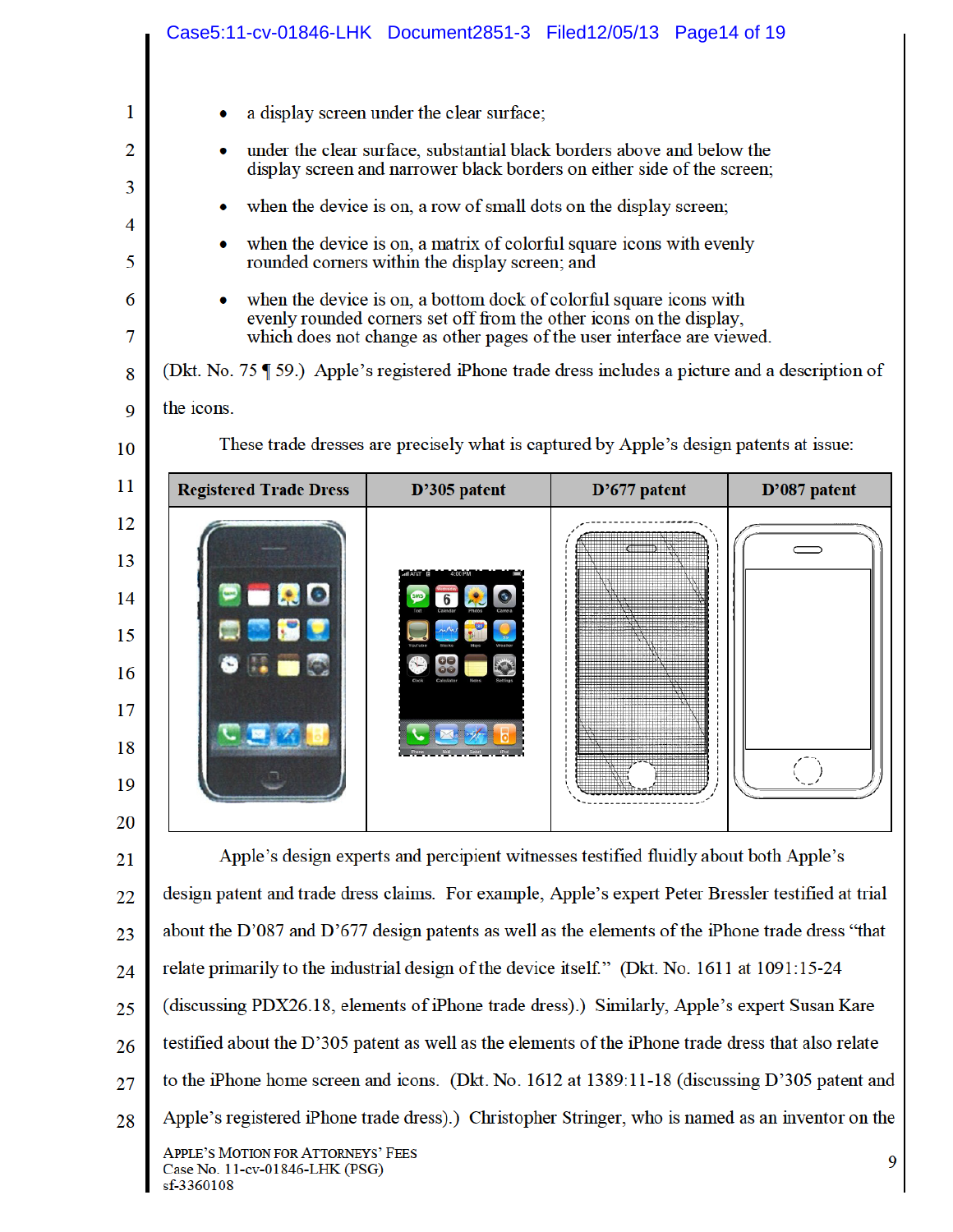1

2

3 4 D'087 and D'677 patents, testified about Apple's design process and investment in design, which is highly relevant to Apple's trade dress claims. Thus, the work Apple's counsel performed relating to designs was relevant to Apple's trade dress claims, although it also related to other design IP. Apple may, therefore, recover for all its fees related to iPhone trade dress and design.

5 6 7 8 9 10 11 12 13 14 15 16 In a case of this magnitude, with various claims with differing degrees of overlap, courts may apportion fees based on a high-level consideration of the percentage of the case involving the Lanham Act claims or those inextricably bound to them. *See* McCarthy on Trademarks § 30:103 ("When there is an overlap in the attorneys' work expended between the 'exceptional' Lanham Act claims and nonattorney's fee recoverable claims, it is appropriate for the court to reduce a total attorney's fee amount by a percentage which represents work on the non-Lanham Act claims."). This is especially true when courts consider "voluminous fee application[s]." *Gates v. Deukmejian*, 987 F.2d 1392, 1399 (9th Cir. 1992). In those cases, the court need not perform an "hour-by-hour analysis of the fee request." *Id.* Instead, "across-the-board percentage cuts" may be used to reduce unrecoverable fees. *See id.* Determining an "*exact* percentage" of the fees attributable to Lanham Act claims is unnecessary so long as there is "some attempt," even if "imprecise[]," to account for the unrecoverable fees. *Gracie*, 217 F.3d at 1069 (emphasis added).

17 18 19 20 21 22 23 24 25 26 27 28 APPLE'S MOTION FOR ATTORNEYS' FEES Case No. 11-cv-01846-LHK (PSG) 10 Apple has conservatively allocated as recoverable under the Lanham Act only one-third of fees billed through March 1, 2013, for timekeepers who billed more than \$100,000 for work on Apple's claims against Samsung. Broadly, Apple's offensive case was split across three substantive areas: phone design (which included patents on the iPhone design as well as iPhone trade dress rights), tablet design, and utility patents. (Krevans Decl. ¶ 8.) But throughout the case, the parties' litigation of Apple's claims against Samsung focused a disproportionate amount of time on the design issues. (*Id.* ¶¶ 9-11.) Apple's Amended Complaint devoted a substantial amount of attention to Samsung's copying of Apple's designs, including numerous side-by-side design comparisons and discussion of Samsung's copying. (Dkt. No. 75.) Samsung's 22-page trial brief devoted over nine pages to Apple's designs; by contrast, it spent just two-and-a-half pages on utility patents. (Dkt. No. 1322 at 3-15.) Both parties served many more expert reports relating to design/trade dress issues than to utility patents—nine design/trade dress experts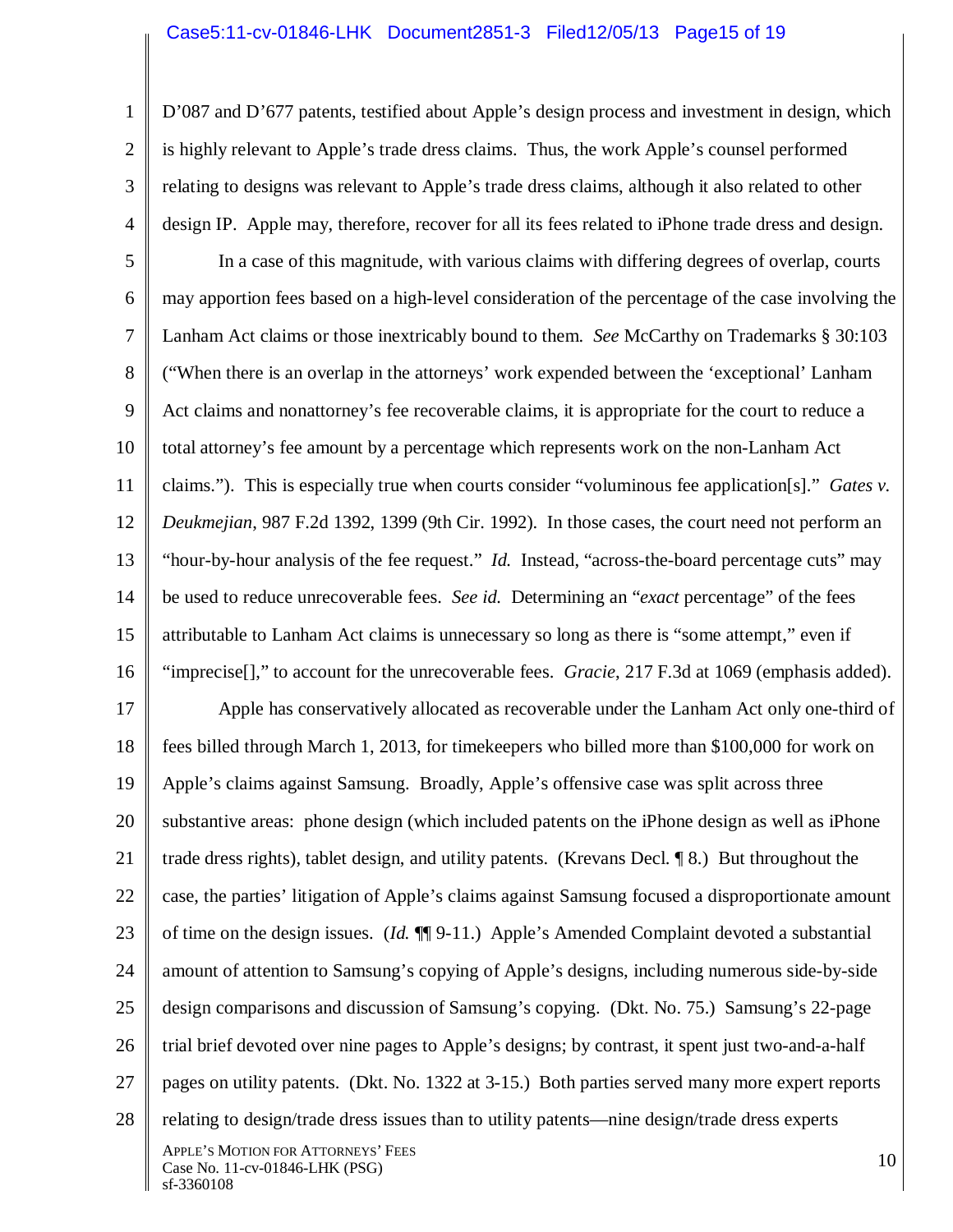#### Case5:11-cv-01846-LHK Document2851-3 Filed12/05/13 Page16 of 19

1

2

3

4

compared to six utility patent experts for Apple; and eight design/trade dress and five utility patent experts for Samsung. (Krevans Decl. ¶ 10.) Apple's trial brief devoted the vast majority of its fourteen-page discussion of Samsung's violation of Apple's intellectual property rights to Apple's designs/trade dress, with only two pages on utility patents. (Dkt. No. 1323 at 3-15.)

5 6 7 8 9 10 11 12 13 14 15 16 17 18 19 Consistent with this focus, at trial, Apple presented seven witnesses who were entirely or predominantly relevant to design issues (including trade dress), and three specific to its utility patents. (Krevans Decl. ¶ 11.) In addition to Mr. Bressler, Ms. Kare, and Mr. Stringer, who as noted above, discussed both trade dress and design patent issues, some of these witnesses addressed issues related solely or primarily to trade dress. Dr. Russell Winer testified "on the distinctiveness and fame of the Apple trade dress elements, and . . . the infringement and dilution [of] the Apple brands." (Dkt. No. 1612 at 1497:17-22.) Hal Poret testified about consumer surveys he designed and conducted "to determine whether or not the iPhone and the iPad trade dress have acquired secondary meaning." (*Id*. at 1577:17-20.) Kent van Liere also testified about two trade dress-related surveys, one that measured "the extent to which consumers associate the look and the design of Samsung Galaxy phones with iPhone" and one that measured consumer confusion regarding tablets. (Dkt. No. 1695 at 1691:13-22.) And a significant portion of the testimony of Phil Schiller, Apple's Senior Vice President of Worldwide Marketing, was devoted to the marketing, advertising, and fame of Apple's brand and designs, as well as the harm to Apple from Samsung's dilution of the Apple brand. (Dkt. No. 1610 at 597-611, 618-665.)

20 21 22 23 24 Perhaps the best evidence of the importance of the design and trade dress issues, in a trial where time was the parties' most precious commodity, was how much time each side chose to spend on these issues. Totaling the trial time that each side spent on the design/trade dress witnesses and utility patent witnesses, *each party* spent twice as much time on design/trade dress as it did on utility patents. (Krevans Decl. ¶¶ 11-12.)

25 26 27 28 APPLE'S MOTION FOR ATTORNEYS' FEES  $\frac{X_1 E E}{X_2 E}$  SMOTION FOR ATTONIELS TEES 11 and  $\frac{X_1}{X_2}$  1 and  $\frac{X_2}{X_1}$  1 and  $\frac{X_3}{X_2}$  1 and  $\frac{X_4}{X_3}$  1 and  $\frac{X_5}{X_6}$  1 and  $\frac{X_6}{X_7}$  1 and  $\frac{X_7}{X_8}$  1 and  $\frac{X_7}{X_8}$  1 and  $\frac{X_8}{X_$ sf-3360108 Based on all of these facts, allocating one-third of fees to Apple's successful Lanham Act claims is eminently reasonable. In *Fifty-Six Hope Road Music, Ltd. v. A.V.E.L.A., Inc.*, 915 F. Supp. 2d 1179 (D. Nev. 2013), the district court awarded fees under § 1117(a) using a similar methodology to that advanced here by Apple. Although that plaintiff's successful Lanham Act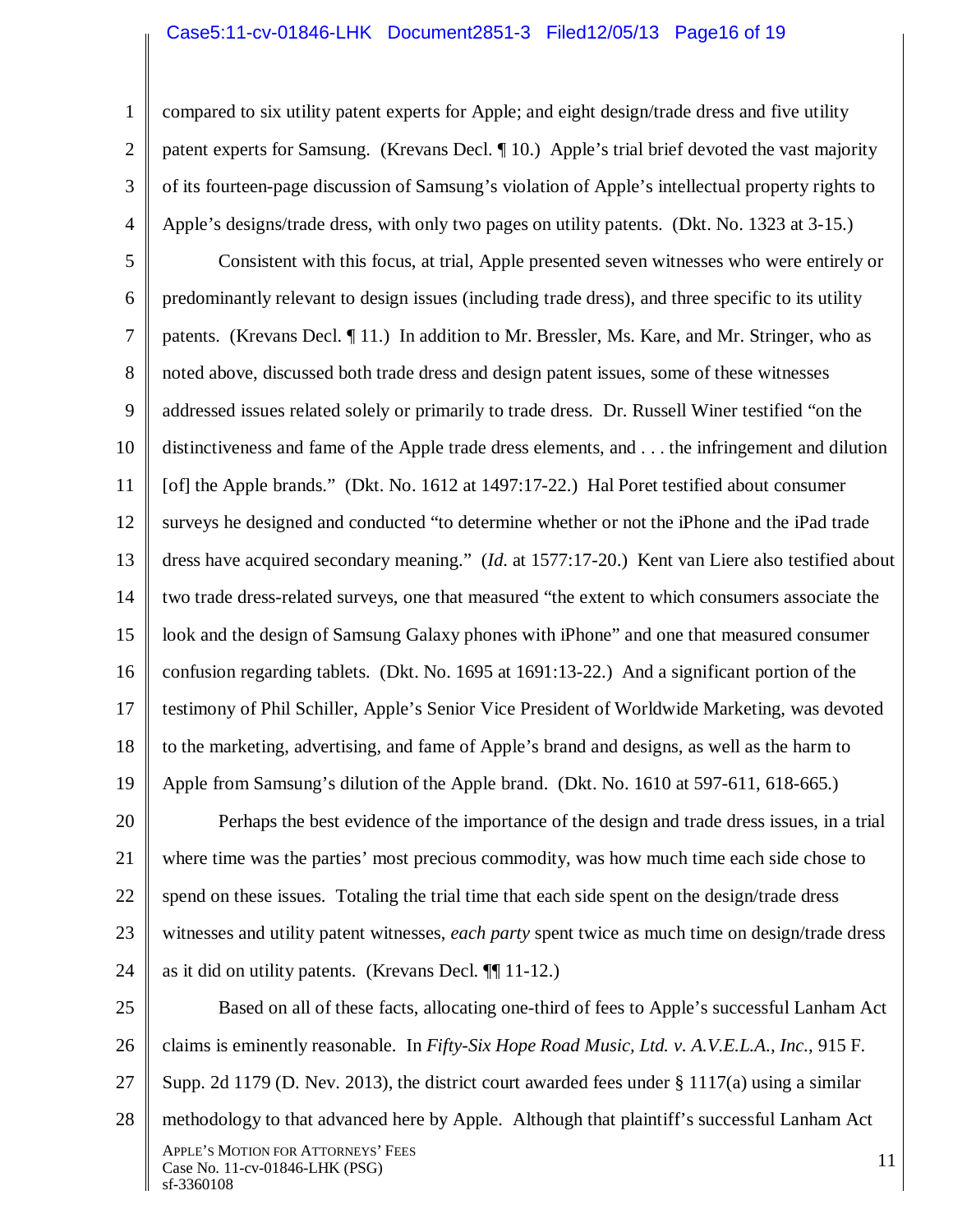#### Case5:11-cv-01846-LHK Document2851-3 Filed12/05/13 Page17 of 19

1 2 3 4 5 6 7 8 9 claim was only one of five asserted claims, the court rejected defendant's proposal to simply award one-fifth of the fees as not a "fair apportionment." *Id.* at 1189. The court reasoned that "[m]ost of the fees related to discovery and much of the other work" would have been incurred whether there was a single, or many, claims. *Id.* Taking into consideration the "relative time and resources devoted to the various claims," the court apportioned *sixty percent* of plaintiff's hours to the Lanham Act claim through summary judgment. *Id.* After summary judgment, when only the Lanham Act and a state unfair competition claim remained, the court allocated *seventy percent* of the hours to the Lanham Act claim, noting that a "fifty-fifty split" would be unfair. *Id*. at 1189-90*.*

10 11 12 13 14 15 16 17 Like *Fifty-Six Hope Road*, other courts in this circuit have apportioned a similar, or even significantly higher, percentage of fees for Lanham Act claims when other claims were asserted than the one-third that Apple seeks here. *See, e.g., Spalding Labs., Inc. v. Ariz. Biological Control, Inc.*, No. CV 06-1157, 2008 U.S. Dist. LEXIS 56100, at \*16-17 (C.D. Cal. May 29, 2008) (reducing fees by 10% when Lanham Act claim was one of nine claims); *Societe Civile Succession Richard Guino v. Beseder Inc.*, No. CV 03-13-10, 2007 U.S. Dist. LEXIS 83782, at \*43-44 (D. Ariz. Oct. 30, 2007) (awarding one-third of fees when Lanham Act claim was one of three claims).

18 19 20 21 22 23 24 25 26 27 28 APPLE'S MOTION FOR ATTORNEYS' FEES Case No. 11-cv-01846-LHK (PSG) 12 sf-3360108 By seeking only one-third of its fees from timekeepers who billed more than \$100,000, Apple ensures that it is not recovering fees for its unsuccessful claims concerning the unregistered combination iPhone trade dress or for tablet design. First, the only differences between the unregistered iPhone 3G trade dress on which Apple did prevail and the combination iPhone trade dress is that the latter lacks two of the iPhone 3G trade dress elements (a metallic bezel around the flat clear surface and a row of small dots on the display screen) and also covers "neutral (black or white) borders" rather than the black borders covered by the 3G trade dress. (*Compare* Dkt. No. 75 ¶ 59 (iPhone 3G trade dress), *with id*. ¶ 63 (combination trade dress).) Thus, the same work would have been required to address the iPhone 3G trade dress even if the combination trade dress had not been at issue. The only possible additional work required by having the combination trade dress in the case was whatever might have been required to address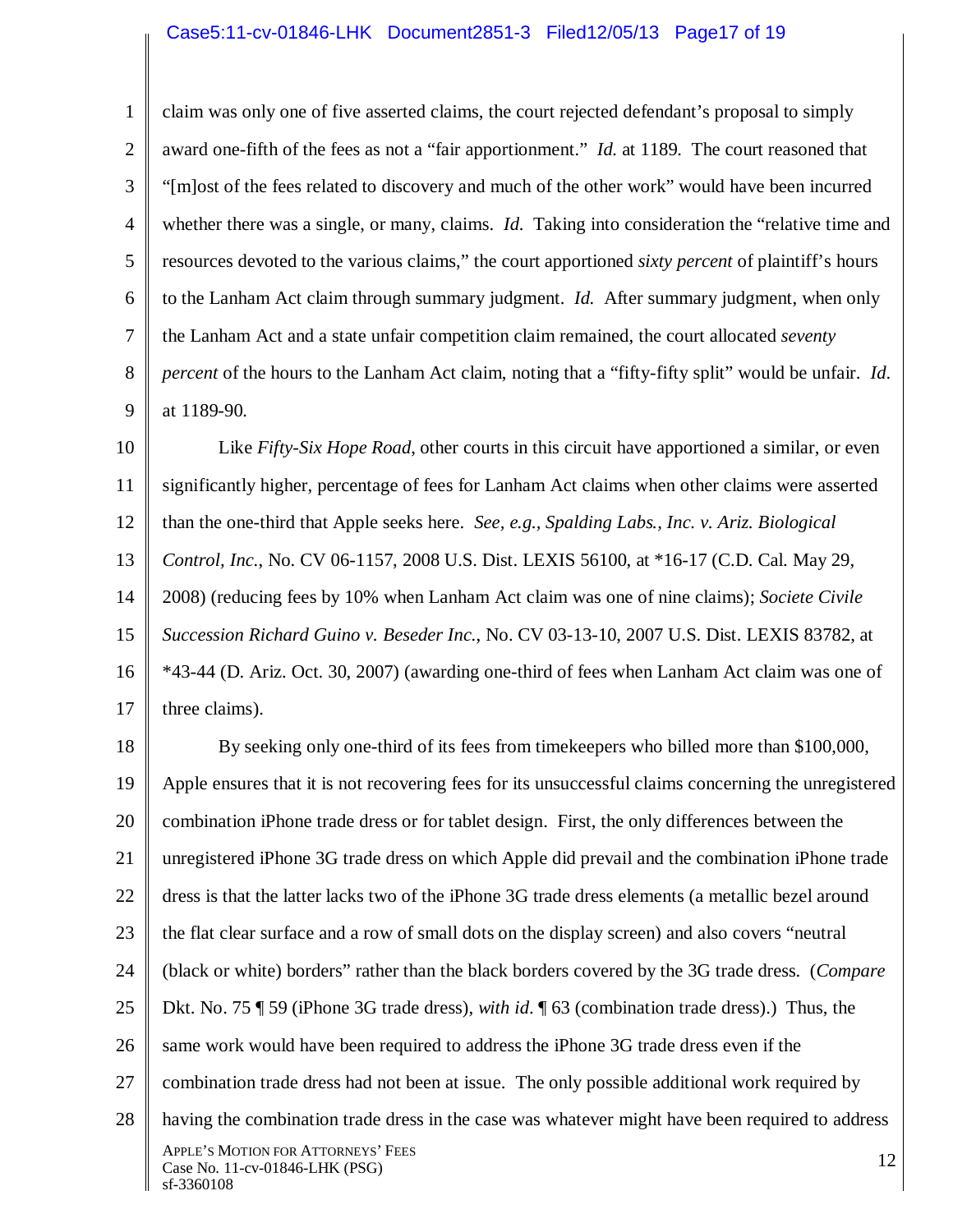## Case5:11-cv-01846-LHK Document2851-3 Filed12/05/13 Page18 of 19

1 2 3 "neutral (black or white) borders" in addition to "black borders." Apple's request for only onethird of fees from timekeepers who billed more than \$100,000 ensures that any such minimal fees are not included in its request.

4 5 6 7 8 9 10 11 12 13 14 15 16 17 18 19 20 21 22 Second, phone design by the nature of the complaint was far more the focus of the trial than was tablet design: 19 of the 28 accused products in the first trial were phones accused of infringing Apple's phone design rights, while only three of accused products were tablets accused of infringing Apple's tablet design rights. Moreover, almost all of Apple's damages request at the first trial was for infringement by accused phones rather than tablets. Of the \$2.75 billion Apple requested at the first trial, only \$80.97 million—just 2.9%—was for Samsung's tablets. (*See* PX25A1.4.) Asking for only one-third of fees from timekeepers who billed more than \$100,000 ensures that fees related to tablet design are not included in the fees request. Applying the parameters discussed in the prior section, M&F billed Apple \$47,210,976 for timekeepers who billed more than \$100,000 in this case for their time through March 1, 2013, when the Court issued its last order on motions from the first trial. (Krevans Decl. 13.) Onethird of that total is \$15,736,992, which Apple requests as its fee award under the Lanham Act.<sup>2</sup> **III. CONCLUSION**  For the reasons stated above, Apple respectfully requests that the Court find this case exceptional and award Apple \$15,736,992 in attorneys' fees pursuant to 15 U.S.C. § 1117(a). 2  $2^{\circ}$  Courts have awarded fees comparable to and far higher than Apple's request. For example, a \$105.7 million award in a copyright case was upheld on appeal. *Mattel, Inc. v. MGA Entm't, Inc*., No. CV 04-9049, 2011 U.S. Dist. LEXIS 85998 (C.D. Cal. Aug. 4, 2011), *aff'd*, 705 F.3d 1108 (9th Cir. 2013). The Federal Circuit upheld an award of \$16.8 million for attorney fees in a patent case. *Takeda Chem. Indus. v. Mylan Labs*., 549 F.3d 1381, 1391 (Fed. Cir. 2008); *see* 

23

*also Bard Peripheral Vascular, Inc. v. W.L. Gore & Assocs.*, No. CV 03-0597, 2009 U.S. Dist. LEXIS 131813, at \*41 (D. Ariz. Mar. 31, 2009) (awarding \$19 million in fees in patent case). The Patent Act also permits attorneys' fees in "exceptional cases." 35 U.S.C. § 285. Exceptionality may be based on "litigation misconduct; vexatious, unjustified, and otherwise bad

24 25 26 27 28 faith litigation; a frivolous suit; or willful infringement." *Monolithic Power Sys. v. O2 Micro Int'l Ltd*., 726 F.3d 1359, 1366 (Fed. Cir. 2013). Considered together, Samsung's misconduct during litigation, the jury's finding of willful infringement on five of Apple's seven asserted patent claims, and other aspects of Samsung's litigation tactics render this case "exceptional" within the meaning of § 285. Apple separately addresses Samsung's litigation misconduct as a ground for an exceptional case finding under § 285 in proceedings currently before Judge Grewal. (*See* Dkt. No. 2838-2.) Apple also preserves its right to seek fees on other grounds under § 285, including in the event that the Court's finding of no objective willfulness is reversed.